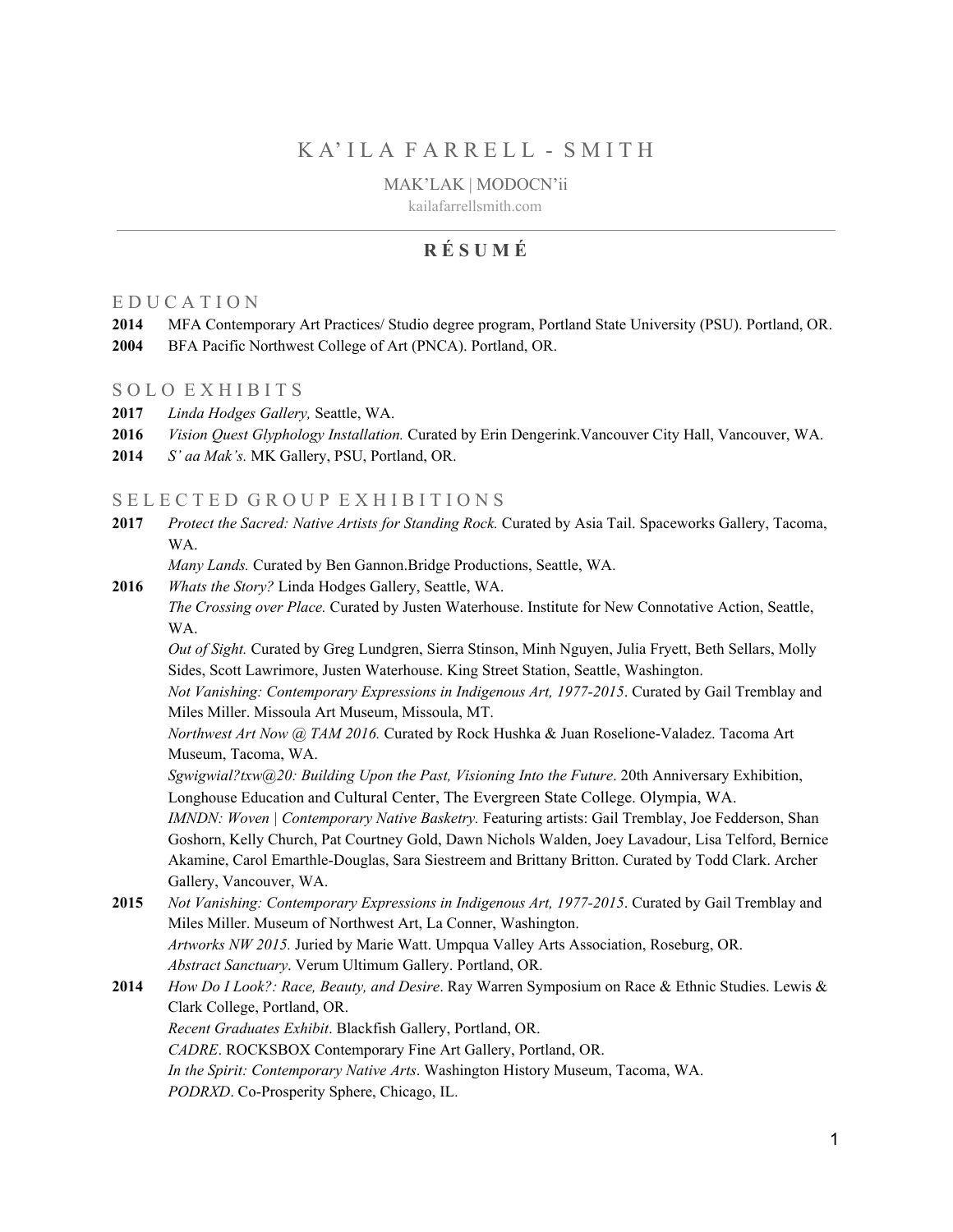*BURY MY ART AT WOUNDED KNEE: Blood and Guts in the Art School Industrial Complex*. Curated by Demian Dine'Yazhi'. Gallery 214 at PNCA, Portland, OR.

- **2013** *In the Spirit: Contemporary Native Arts*. Washington History Museum, Tacoma, WA. *Sometimes Between Notions*. Ditch Projects, Artist-run Gallery Space, Springfield, OR.
- **2012** *In the Spirit: Contemporary Native Arts*. Washington History Museum, Tacoma, WA.
- **2011** *In the Spirit: Contemporary Native Arts*. Washington History Museum, Tacoma, WA.
- **2003** *Giovani Pulscioni*. Arte Contemporaneo Cortona, Medici Fortress, Cortona, Italy.

## A WARDS, GRANTS & RESIDENCIES

**2016** *Native Arts Grant.* Potlatch Fund. Seattle, WA.

*Honoring the Northwest Award.* In the Spirit: Contemporary Native Arts Exhibit.' Washington Historical Society.

*Researcher Grant.* Bill Holm Center, Burke Museum. University of Washington, Seattle, Washington. *Professional Development Grant.* Support for Djerassi Residency, Regional Arts and Culture Council (RACC) Portland, OR.

*Djerassi Resident Artists Program*. Ford Foundation Fellowship, Woodside, CA. *Career Development Grant.* Support for Rainmaker Residency, Oregon Arts Commission, Salem, OR. *Rainmaker Artist Residency.* Portland, OR.

- **2015** *Professional Development Grant.* Support for Caldera Residency, RACC, Portland, OR. *Caldera Artist-In-Residence.* Golden Spot Award, Ford Foundation Fellowship, Sisters, OR. *Native Creative Development Grant.* Longhouse Education & Culture Center at Evergreen State College. *Precipice Fund Grant*. Supporting *One Flaming Arrow* an Inter-tribal Indigenous Arts, Music & Film Festival, Portland Institute of Contemporary Art (PICA), Portland, OR. *Faculty Diversity Internship Program.* Portland Community College (PCC) Sylvania, Portland, OR.
- **2014** *Best In Show.* 'In the Spirit: Contemporary Native Arts Exhibit.' Washington Historical Society. *Community Engagement Award*. College of The Arts (COTA), PSU.
- **2013** *Spirit of the Northwest Award*. 'In the Spirit: Contemporary Native Arts Exhibit.' Washington Historical Society & Longhouse Culture Center at Evergreen State College. *Native Artists Development Grant*. Longhouse Education & Culture Center at Evergreen State College. *Signal Fire*. Wide Open Studios Residency, Coyote Canyon/Anza Borrego Desert State Park, California.
- **2012** *Spirit of the Northwest Award*. 'In the Spirit: Contemporary Native Arts Exhibit.' Washington Historical Society & Longhouse Culture Center at Evergreen State College.
- **2009** *Individual Native Artist Grant*. The Potlatch Fund.

#### PROFESSIONAL ACTIVITIES

**2017** *Artist Presentation.* Dispatch, First 100 Days. PICA, Portland, OR. *Co-Guide/Trip Leader.* Signal Fire: Great Blanket of Stars: Southeast Oregon Campout. Hart Mountain, OR.

*Co-Director. Signal Fire*, artist & activist residency program, Portland, OR.

*Steering Committee Member*. *Journeys in Creativity*. Native American pre-college, full-residency art camp. OCAC. Portland, Oregon.

**2016** *Co-Guide/Trip Leader.* Signal Fire: "Unwalking the West," Klamath Backpacking trip. Based out of Portland, OR.

*Mentor*. Prequel Artist Incubator Program. Sum Gallery, Portland, OR.

*Grant Writing Workshop.* MFA in Craft students, Oregon College of Arts and Craft (OCAC), Portland, OR. *Artist Talk.* Art and Ecology Unite! How Art is Necessary in Ecological Restoration Conference with artists: Vanessa Renwick, Lisa Schonberg, Peg Butler, Eric Steen and Adam Kuby, Portland, OR.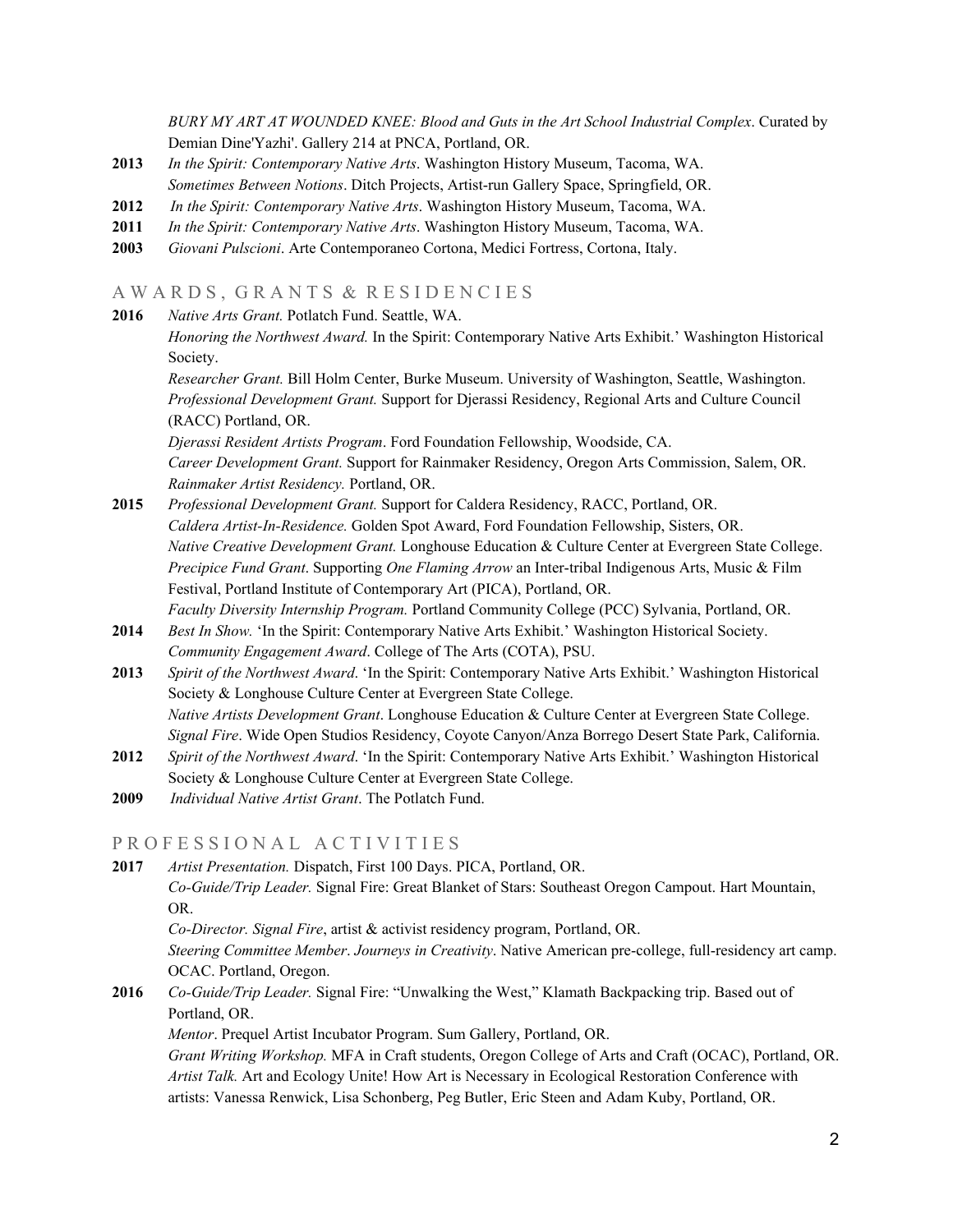*Artist Talk.* Woven: The Art of Contemporary Basketry, Archer Gallery, Vancouver, WA. *Artist Talk.* In conjunction with the Vancouver City Hall installation. North Bank Gallery, Vancouver, WA. *Co-Director. Signal Fire*, artist & activist residency program, Portland, OR. *Co-Director. One Flaming Arrow,* Film Festival. Portland, OR.

**2015** *Visiting Artist.* Integrated Practices, MFA in Craft, OCAC, Portland, OR.

'*No Boundaries' Field Guide***.** Workshop led for *Journeys in Creativity* students exploring the *No Boundaries: Contemporary Aboriginal Painting Exhibit*. Portland Institute of Contemporary Art (PICA), Portland, OR.

*Development Coordinator. Signal Fire*. Artist & Activist residency program, Portland, OR. *Co-Curator, Co-Organizer, Grant Writer & Website Designer*. *One Flaming Arrow.* Inter-tribal Art, Music & Film Festival. Portland, OR.

*Juror. In the Spirit: Contemporary Native Art* Exhibit. Washington History Museum, Tacoma, WA. *Steering Committee Member*. *Journeys in Creativity*. Native American pre-college, full-residency art camp. OCAC. Portland, Oregon.

**2014** *Academic Presentation. 9th Annual Liberation-Based Healing Conference*. "Decolonizing via Indigenous Film & Aesthetic: The Transformative Power to Heal & Dream within Indigenous Film." Lewis & Clark Graduate School of Education & Counseling. Portland, OR.

*Artist Talk. Native Arts Marketing Strategies for Creative Entrepreneurs*. 'Artist Website Development' workshop at Grand Ronde Tribal Education Center. Native Arts & Cultures Foundation. Grand Ronde, OR.

*Artist Talk*. *THIS IS NOT A SILENT MOVIE*. Panel Symposium at the Portland Art Museum, in coalition with the Museum of Contemporary Craft, Portland, OR.

**2013** *Artist Talk.* Docent Training, Portland Art Museum, Portland, OR. *Guest Speaker. RACISM & SETTLER COLONIALISM: At Home and Abroad*. NASCC, PSU, Portland, OR. *Witness. Indigenous Arts Planning Conference: Developing an MFA in Indigenous Arts Degree Program & Indigenous Arts Campus*. The Longhouse Education & Culture Center, Evergreen State College, Olympia, WA.

PUBLIC COLLECTIONS

**2012** *After Boarding School: In Mourning*. Permanent Collection purchased with funds from the Native American Art Council, Portland Art Museum, Portland, OR.

#### A R T S E D U C A T O R | T E A C H I N G

- **2017** *Portland State University:* Indigenous Nations Studies. Adjunct Professor. "Decolonizing Via Indigenous Art," NAS 410.
- **2015** *Caldera Arts Center*. Sisters, OR. Artist-in-Residence (January 2015-Present) Presenting artist, led workshops for middle-school & high school students in Portland and Eastern Oregon schools. *Portland Community College*: Sylvania Campus, Portland, OR. Art Instructor (Spring 2015-Fall 2015). Professor of Painting & Drawing 131 A, B, C and 231 A, B, C.

*A. Susana Santos: Journeys in Creativity Native Youth Art Camp*: Oregon College of Art and Craft, Portland, OR. Mentor and Art Instructor (2012-Present) 'Introduction to Painting' workshop 2013 and 'Monotype' workshop 2014.

**2014** *Portland State University*: School of Art & Design, Portland, Oregon. Art Instructor (January-March 2014) Developed syllabus and guided course instruction for the class 'Introduction to Painting for Non-Majors.'